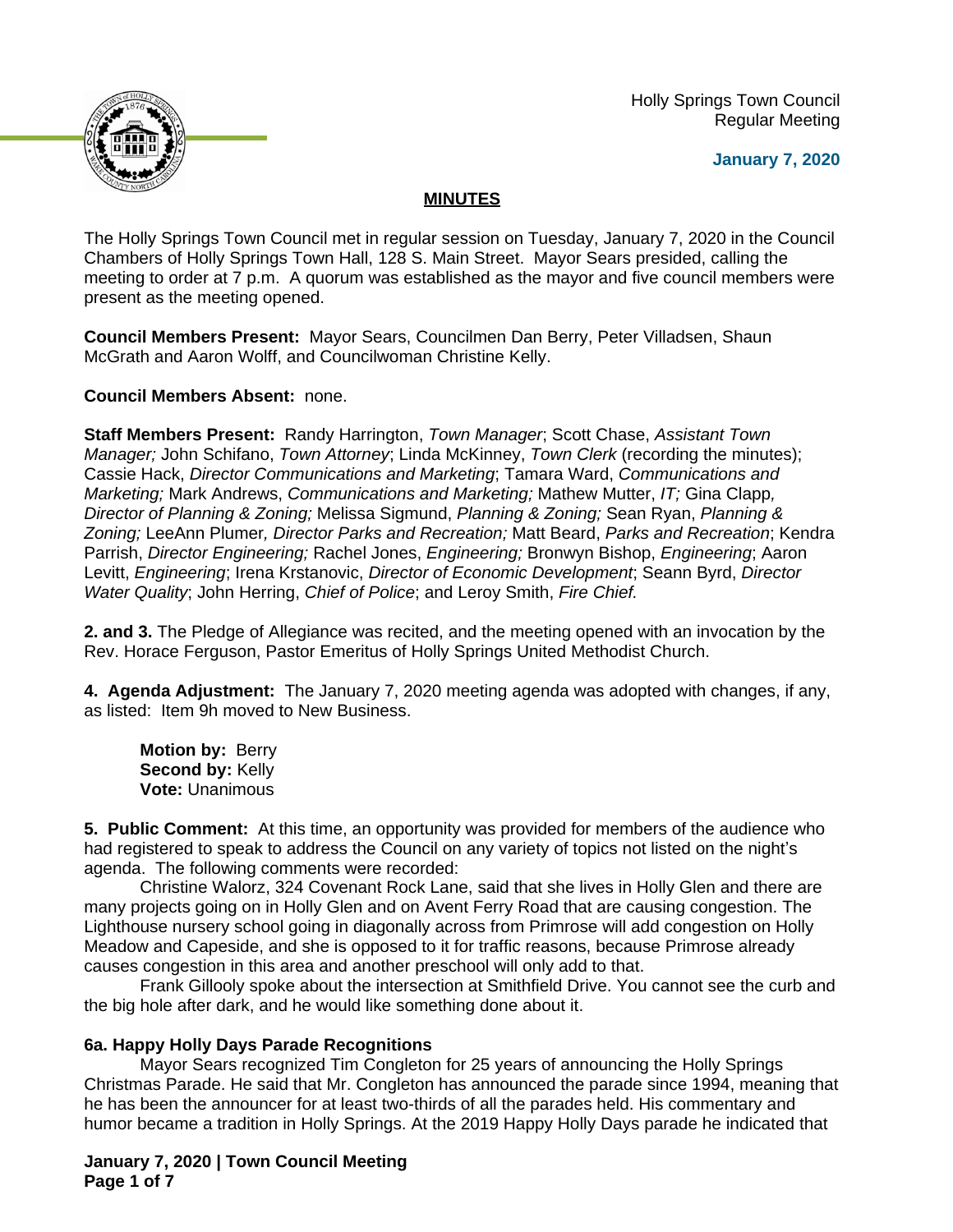he would not announce future parades. Therefore we as a town would like to celebrate his accomplishment and honor him for 25 years of service to Holly Springs.

Mr. Congleton thanked the Town. He moved here in 1990 and has watched the amazing growth of the Town. He spoke of his long relationship with Mayor Sears and how the growth in Holly Springs has made life better in Holly Springs.

Mayor Sears recognized Joe LeFaro, president of the Kiwanis Club, for the service the Kiwanians provided to the 2019 Happy Holly Days parade, and those of previous years. Much of the volunteer personnel is provided by the Kiwanis Club and the Town could not put on the type of parade it does without their help. He presented Mr. LeFaro with a proclamation honoring the Kiwanis Club for their assistance with the parade. Mr. LeFaro spoke about how much the Kiwanians enjoy volunteering for the parade.

Mayor Sears recognized Tamara Ward, Communications and Marketing. He said that 2019 was her first year of producing and organizing the parade. The 2019 parade was one of the best run parades in the Town's history and that is owing largely to her work and organizational skills. He presented her with a proclamation honoring her work in service to the Town of Holly Springs. Ms. Ward said that she was pleased and honored to receive this, but she feels like she is just doing her job. She can only do it because she has such a great team to work with. She thanked the Communications and Marketing Team for everything they did. She also thanked the dozens of people who came together to make the parade a success; police, public works, parks, and so many others.

#### **7a. LaunchHOLLYSPRINGS Update**

Mr. Bob Shimmel, LaunchHOLLYSPRINGS gave Council an update on LaunchHOLLYSPRINGS. He thanked the Town for the support they have given LaunchHOLLYSPRINGS over the last two years. He outlined the four-part program of the community based program to support underfunded and/or minority & women entrepreneurs, sharing some statistics on the increase in small business initiations in Holly Springs since 2017. Holly Springs has one of the highest ratio of new businesses to population of any municipality in North Carolina. He spoke about the successes of Cohorts 1 and 2, and the potential of Cohort 3. He outlined community involvement, including volunteering at various events in town and supporting local nonprofits. Finally he outlined the 2020 initiatives and programs, including the Cohort 4 program slated for fall 2020. He said that in the spring of 2020 there will be a new Business Enhancement Program to reinforce the businesses that were started in the earlier cohorts.

## **8a. Joint Public Hearing: 19-PUD-01 Green Oaks West**

Melissa Sigmund, Planning and Zoning, said the applicant is requesting to rezone the property to Planned Unit Development (PUD) and has submitted an associated PUD Master Plan for review. The Development Procedures Manual (DPM) requires a Joint Public Hearing for the PUD Master Plan to allow for both the Planning Board and Town Council to hear public concerns and support for the proposed zoning before consideration of the request. Once this hearing is held, the petition will be forwarded to the Planning Board to review, discuss, and make a recommendation on the Rezoning and PUD Master Plan that will be forwarded to the Town Council for final determination.

Ms. Sigmund said the project is approximately 120 acres. She explained that a PUD takes the place of the zoning and dictates how a project can be developed. She outlined the current zoning on the parcels and said that this would be a transition area from one zoning type to another. She explained the five proposed types of districts within the PUD. She outlined the phasing that the developer has offered, requiring commercial and office/flex space prior to residential/mixed use building. She compared the proposed PUD to the UDO, noting the differences in architecture and landscaping. She then discussed open space and tree preservation requirements. The developer is providing the open space and tree preservation at the commercial level, which is more than would be required for strictly industrial areas.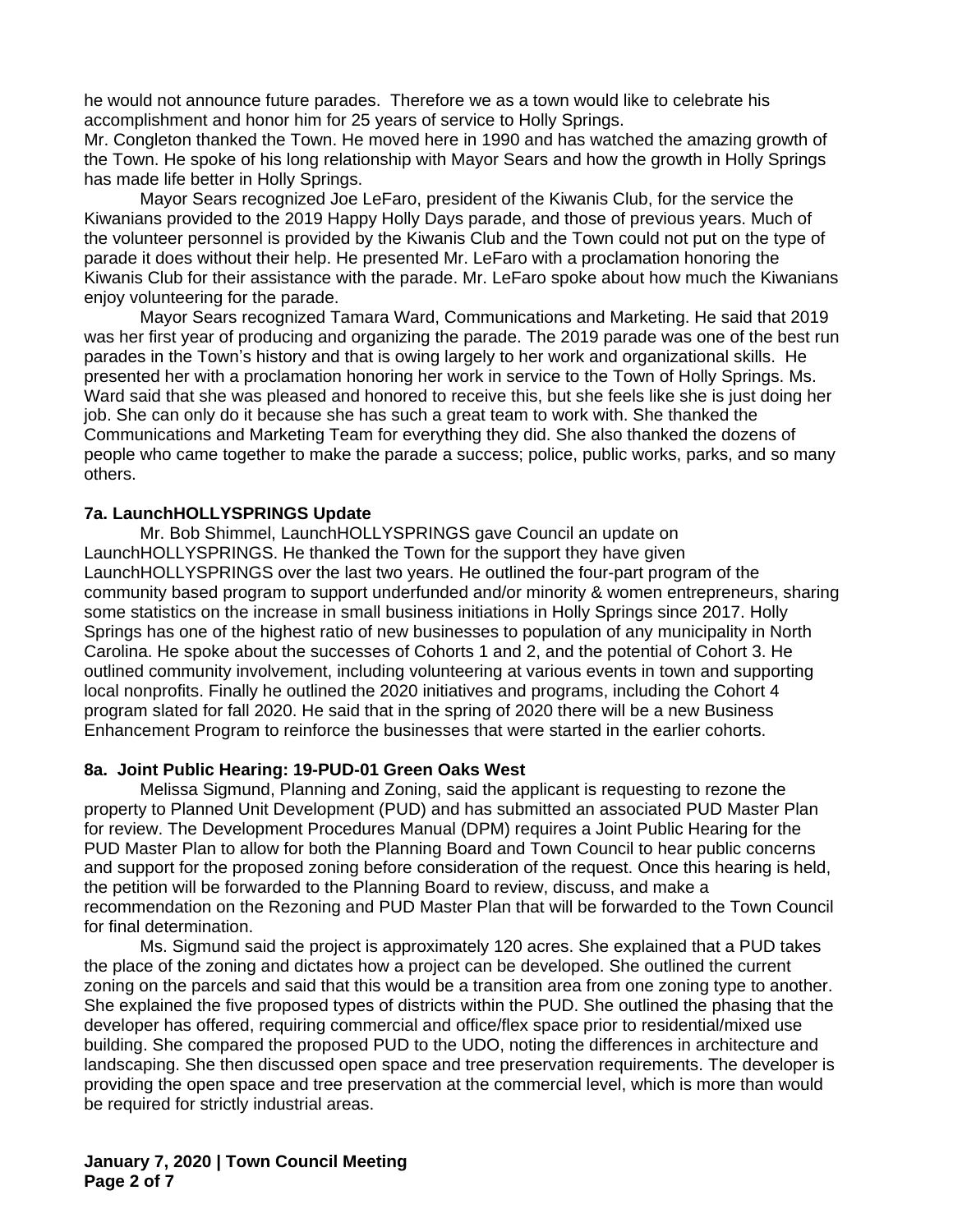Matt Beard, Parks and Recreation, discussed the proposed greenways which would be built as part of the PUD. He showed where the town-maintained greenway and the privately maintained but publicly accessible greenways would be in the site. He showed the sidewalk and greenway connections on nearby parcels, and discussed possible connection points to existing greenways, both within Holly Springs and to the greenway systems of Apex.

Rachel Jones, Engineering, showed the water, reclaimed water, and sewer distribution plans. There is an existing water supply and reclaimed water across from this property. Hydraulic analysis were submitted and approved. A sewer analysis was provided and reviewed. She showed the proposed sewer distribution plan. She also discussed the circulation plan, including which improvements were in the Phase 1, 2021 buildout, and which were in the Phase 2, 2024 buildout. There will be road widening of Holly Springs New Hill Road along the frontage of the property. The TIA studied 10 intersections, and 4 site access drives. Recommendations that came out of the analysis include monitoring for signals on Holly Springs New Hill Road, several fee-in-lieu intersections, right turn lanes (see slide) third lane on 55, and traffic signals.

The applicant, Jim Chandler of Chandler Property Group, said that the property includes 11 parcels. Mr. Chandler said that with the land use plan designating the property as business park, they needed to find the highest best use. They think this will improve the commercial residential balance in town and will attract new businesses to Holly Springs.

Laura Holleman with the Spaulding Group said that the Innovation Village concept is new to the Town, and this is what Green Oaks West will be for Holly Springs. It abandons the idea of a business park that goes dark after 5pm. Instead it incorporates retail and housing for a vibrant community. It supports a work-live-play lifestyle, but the main emphasis is as an employment center.

Tony Tate, TMTLA Associates, said they have worked with staff in an effort to create a framework of regulations that assures the Town, the neighborhood and the community that the concepts and directives of the innovation village concept within the comprehensive plan is something that will come to fruition. An emphasis on small-scale retail and clean tech research employment in a village atmosphere. The public realm that you get in a mixed use development, all wrapped into an innovated area.

He said they were looking at the external development around the property, transportation patterns, environmental issues with the long fingers of wetlands and buffers extending through the site, and we were trying to piece all these things together into a comprehensive plan. In doing that they excluded uses, limited single use sites, provided intensity maximums, and development hub locations for prominent buildings. They are trying to create pedestrian / human scale on the street. Parking is located behind and beside buildings. There are open space opportunities and landscape requirements. There are 20 pages of architectural restrictions in the document. They are trying to eliminate sub-standard building materials, and use sustainable materials. Open space is scattered throughout the site and are of different types, and they are delineated in the document.

Mr. Tate said that greenways were not counted in the tree preservation area and buffers were not counted as open space. It provides a healthier environment. He then showed a mock flythrough of the site.

Jeff Hochanadel with Timmons Group said his company did the TIA for the project. They looked at 10 intersections off site and 4 site driveways. They looked at it in 2 phases: 2021 and 2024. (Phase 1 is the area south of Oakview.) They included shopping, hotel, and supermarket in phase 1 and additional of the same for phase 2. Following DOT's warrants, and peak hour warrants, Holly Springs New Hill doesn't have the traffic to meet the warrants at this point, but they recommend a fee-in-lieu for when it does meet the warrants.

Jim Chandler spoke again saying that this development will help the town to become a place that allows people to stay in Holly Springs and make it less of a bedroom community.

Laura Holleman said that the reason they were able to do the "fly through" and show such detailed proposals is because there are so many specifics in the plan. They decided first what they did NOT want: drive through restaurants, and car services. They limited the size commercial to

**January 7, 2020 | Town Council Meeting Page 3 of 7**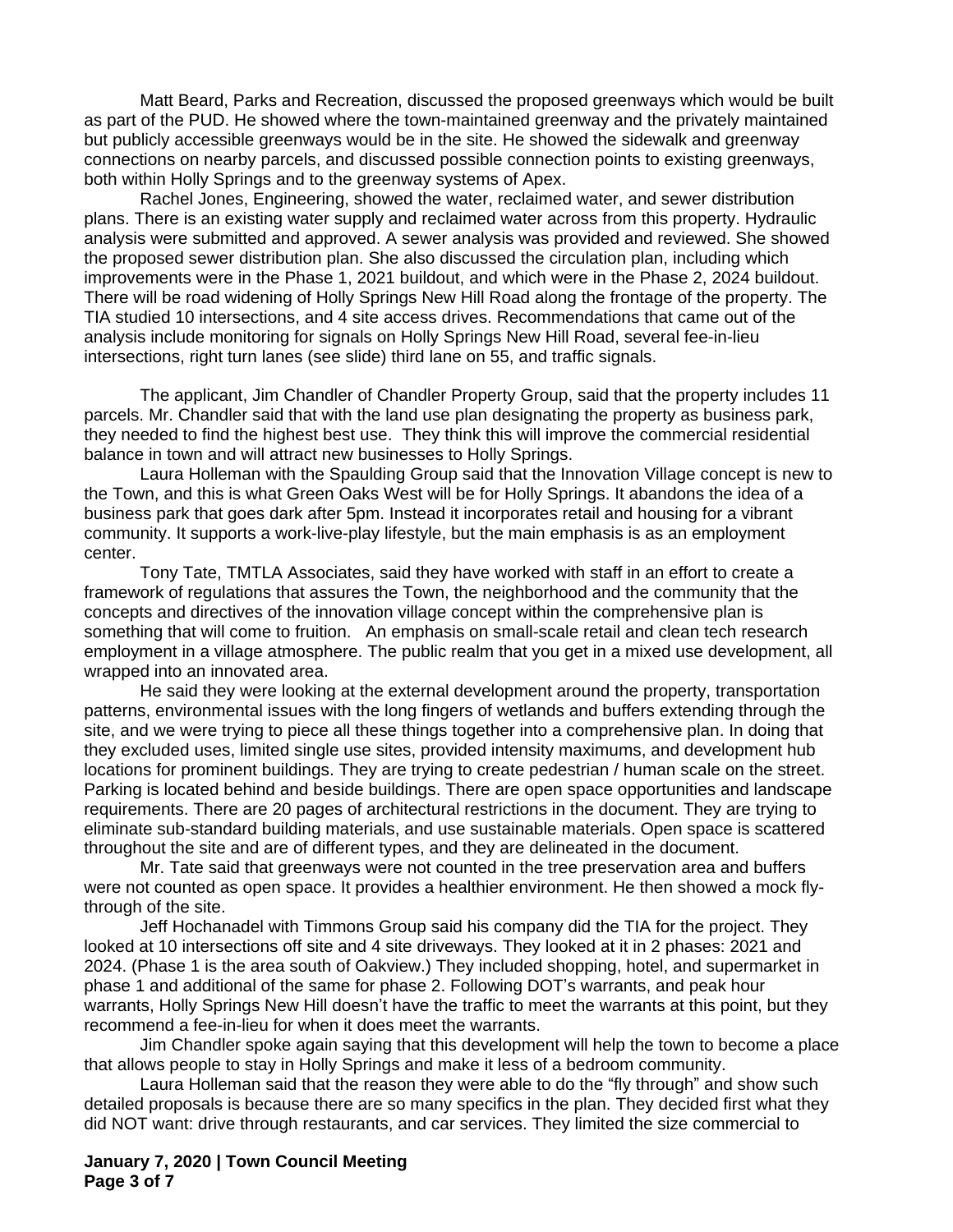60,000 sq. feet. A smaller scale neighborhood service type business. The only residential allowed would be in the mixed use upper stories (in pink on the map) or along the "spine" road internally (blue on the map.)

Councilman Wolff said he agreed that this is a new concept for everyone. One thing that caught his eye is that this is primarily an employment center with a maximum of 600 units of residential. How much total residential space are you looking at (square footage wise) compared to the commercial space? He wants to be sure it is kept primarily as an employment center. And with residential limited to multi-family units above commercial, how can the developer make sure that this provides a mixture of residential styles. Laura Holleman said they arrived at residential being only upper story because that was the feedback they were given. Originally they had an area near the wetlands that was totally residential. After a lot of productive meetings with staff, they felt that upper story uses could be present in the development, but town homes or units that are strictly residential would not be allowed. Councilman Wolff said that having a variety, not just premier apartments, would allow people to live where they work. He also asked about neighborhood feedback from 12 Oaks and Hensley. Ms. Holleman said that the meetings were well attended and the main concern expressed by residents were related to traffic. They want the signal, and the developer does too and will push DOT for that. Neighbors liked that drive through, big box, and car care were being excluded and thought that would bring in more diverse interesting businesses. Councilman Villadsen asked for a review of the phasing plan. Mr. Tate said that the first place that will be developed is the southwest corner. There is a restriction requiring a certain amount of office type use be built prior to issuing permits for residential construction. Ms. Sigmund said that 50,000 sq. feet of office/flex space, PLUS 50,000 sq. ft. of commercial must be built before residential. Councilman Berry asked for clarification on building heights along Holly Springs Road. He didn't see that in the PUD document and wants it spelled out. He wants the taller buildings in the center. He also asked for clarification that self-storage units would not be permitted. Ms. Holleman pointed out in the PUD document where buildings along Holly Springs Road were limited to 3 stories. She also clarified that self-storage units would not be permitted. Councilman Berry asked why 100 units of residential are outside of the West Center. Ms. Holleman said they envision this entire street as walkable urban street scale, so if someone wanted to come in and offer something smaller, they wanted to give them that flexibility.

Councilwoman Kelly asked how many jobs they think this will provide, and if they think people will actually live there. Will the folks who work in the restaurants be able to afford to live there? She also said that walkability needs to be connected to 12 Oaks, Hensley, etc. so that people who do not choose to live there can walk to get there. She said she's concerned about the traffic in and out, and that the tree preservation seems to be limited to around the wetlands and the rest would have a very "planted" feel. She is also concerned that cutting down the trees will increase the landfill odor problem. She would like to talk about LEED buildings, and Wi-Fi ready buildings, EV charging stations, and other things that will make this development truly innovative.

Councilman Wolff asked if the fact that some people will live and work here affected the traffic impact analysis. Mr. Hochanadel said that they have to follow the DOT methodology, so the TIA shows a more conservative effect on the intersections. They think it could be less than that. Councilman McGrath asked him to explain his methodology and how it affects the various roads in the area. Mr. Hochanadel said they look at existing travel patterns and extrapolate from that. Councilman McGrath expressed concern that there is not enough access to the site to support the commercial development, and other roads need to be looked at.

Van Crandall, Planning Board, said that the completed applicant and petitioner forms were not included and he likes reading those. He also did not see any information about schools in the packet. He wanted to know how staff came up with 118 children added to the schools, with 600 residential units. Ms. Sigmund said the information provided in response to Council questions came from Wake County School System. Staff does not have access to their formulas, but the number of students generated is from them. They say it is much lower for this type of development than from traditional type apartment communities.

#### **January 7, 2020 | Town Council Meeting Page 4 of 7**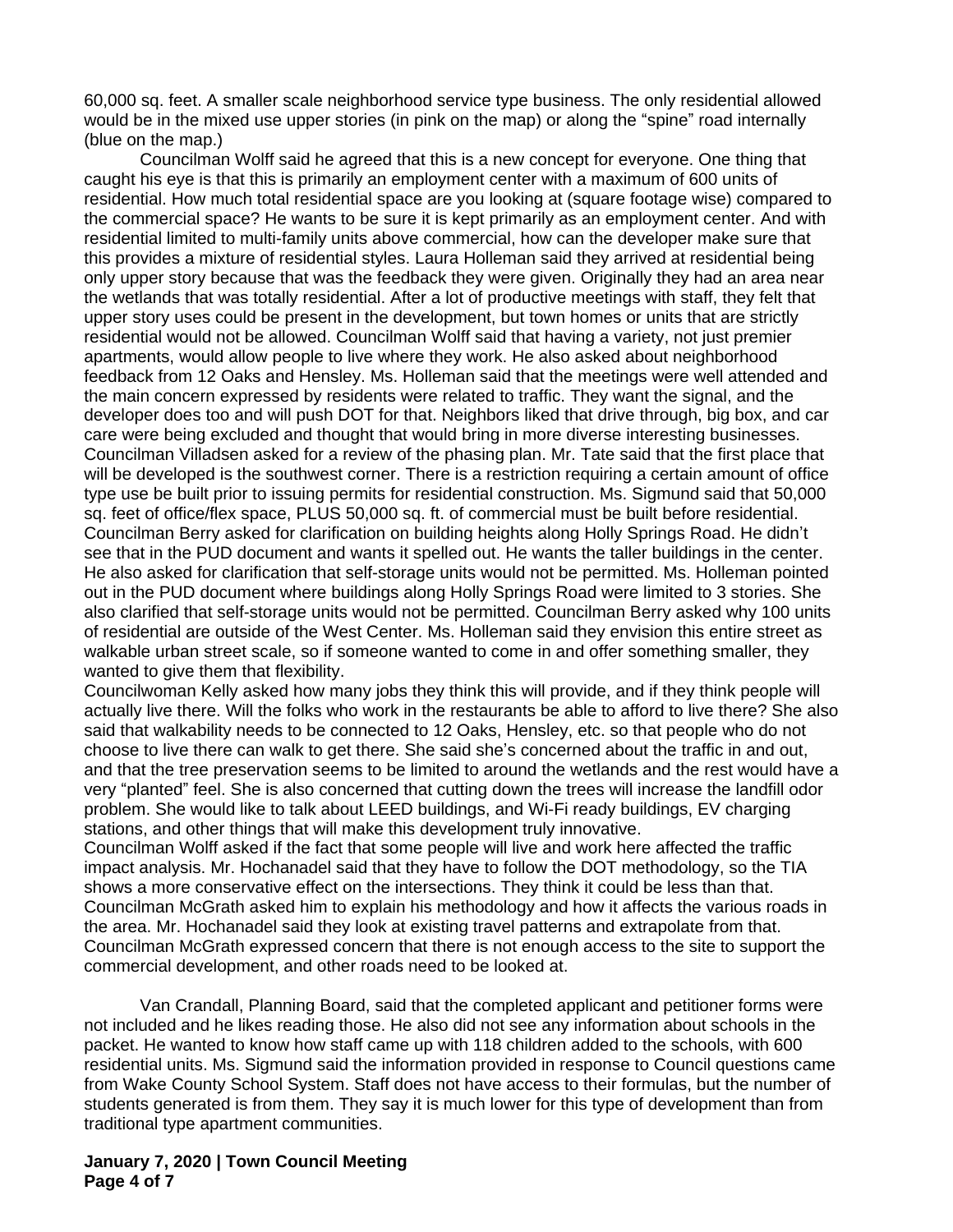Mr. Crandall asked, considering it is being built in phases, why a PUD rezoning instead of the Town's UDO would be necessary. He asked about the developer's experience and whether it was his intent to actually develop it, or sell it after potential Town approval.

Mr. Chandler said that he does not intend to develop it himself, but to bring in a larger, more experienced developer. Ms. Holleman said a PUD is needed because in the UDO there is no mixed use option in a major employment center that would allow this low percentage of residential. Community Business would open up the issues allowing big box commercial, and the UDO doesn't allow for flex space. The developer needs all 11 of the parcels to work together. If they were developed individually, the frontage improvements would kill them. There are parcels that would be eaten up by stream buffers, and they could not afford to bring sewer in to develop the small amount of area left. With a PUD they can tighten up the standards and bring in amenities that couldn't be realized or forced upon a developer coming in with straight industrial or commercial zoning. A PUD also provides more tree preservation, because industrial zoning doesn't require any tree preservation.

Mr. Crandall asked if this provides walkable streets. Mr. Tate said that internally, given the site that and the other constraints that they have, it will not be a grid, but it will be walkable.

Councilman McGrath asked staff why the town is not collecting the fee-in-lieu for along Old Holly Springs Apex Road. He thinks the town needs to start looking at those roads. Councilman Berry said that there will be thousands of employees, and 600 residential units, why are we still waiting on "thresholds" to get signals at Green Oaks and Holly Springs New Hill, and the realignment of Old Holly Springs Apex Rd. Councilman McGrath said the town needs to make Holly Springs Apex Road pedestrian friendly, and he wants the bike lanes separated from vehicular traffic and those improvements should be carried outside of the development.

With that explanation completed, Mayor Sears opened the public hearing. The following input was recorded:

 Ralph Joyner, 117 East Hickory Avenue spoke for land owners on New Hill Road. He said that most of the original landowners worked long hours to acquire that land, many working for 10-14 cents a day. He wants to urge the Planning Board and council to approve this project, because it represents a significant financial gain for most of the land owners in the area. He thinks having medical facilities there would be good for the Town. Also, there is not one hotel west of Apex or Cary that can host a banquet for 100 or more people. If we get the hotel, that would be a big gain for the town, so residents wouldn't have to go outside of Holly Springs to host large events.

Mike Valentine, 305 Morning Oaks Dr., said that he was concerned not enough wetlands are being saved. He said the information given at the HOA meeting was different from what was presented tonight. For example, tonight they said that they are proposing 3-5 story buildings along New Hill Holly Springs Road, but they told the HOA they were planning 1 story buildings. He is concerned about traffic and parking. He said that 12 Oaks residents do not want to see a hotel there. Any new hotel should be on Highway 55. He thinks the greenways are too short to be of any use and need to be connected. He is concerned that greenways be runnable as well as walkable, and he said that 12 Oaks residents would need a golf cart crossing in order to access the site.

Mayor Sears closed the public hearing.

Councilman Wolff thinks this is a way to be creative in ways that are sustainable, that preserves trees, and that attract the younger generation. He would like to see more innovation – solar power, more sustainable buildings, LEED building, EV charging stations, etc. Those are the types of spaces the people who will move in to this type of development are looking for, so he encourages the developer to look at those options.

Councilwoman Kelly said some affordable housing percentage, to allow service workers to live near their work, would make this more attractive.

Councilman McGrath said that if we're going to talk about rezoning to a PUD, he thinks it provides an opportunity to preserve the trees. The way it is zoned now, a developer could come in

**January 7, 2020 | Town Council Meeting Page 5 of 7**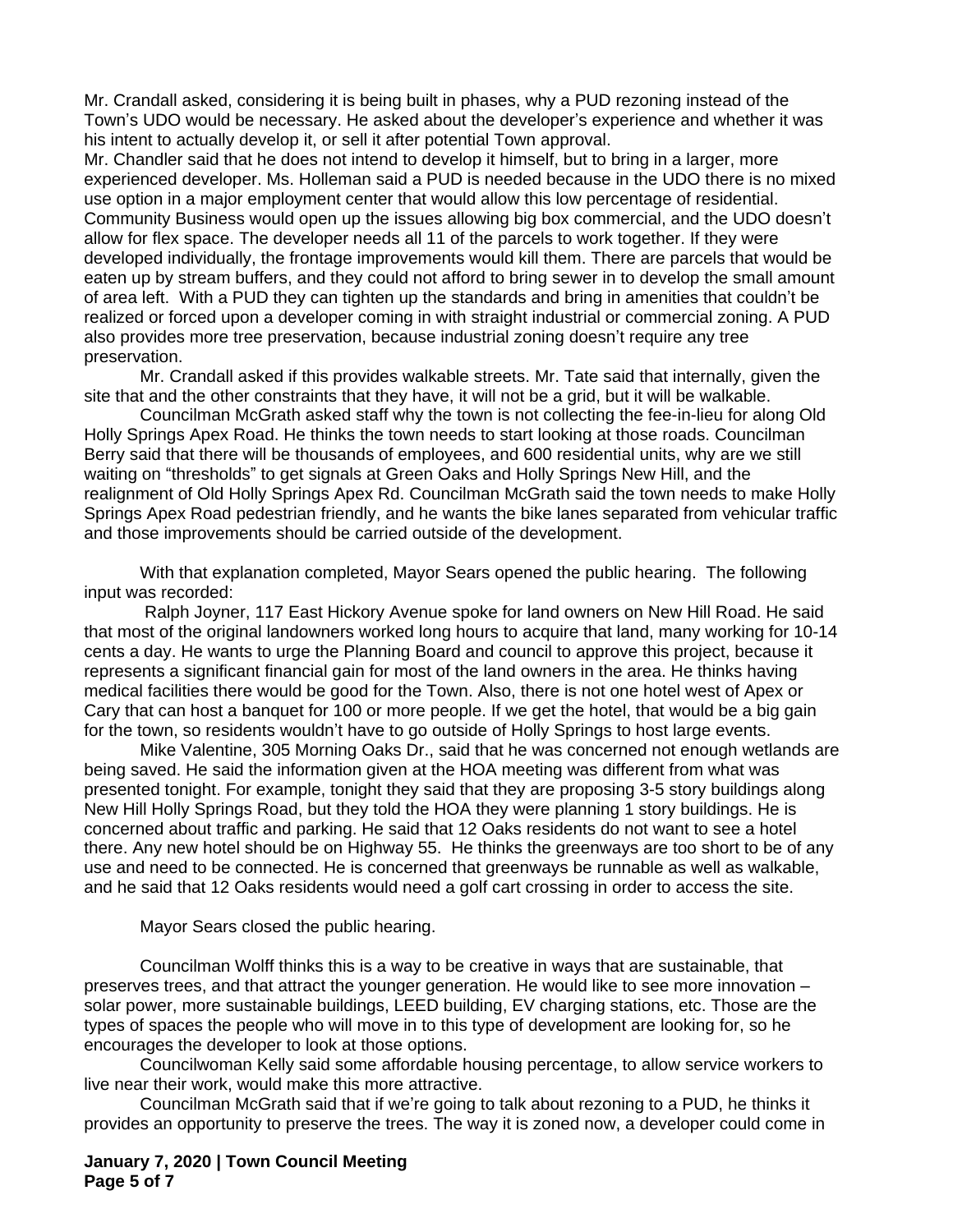and raze the trees. He is not concerned about affordable housing here, he thinks we could look at other areas nearby for that.

Councilman Wolff said he agrees to a point, but thinks we need a diverse range of housing to support service workers, and those just coming out of school with student loan debt.

Councilman Berry said that this area has been slated to be a business park for a long time. When this first came to the Town, it had 800 to 1000 residential units, now it is down to 600. He doesn't want to cloud the business park issue with questions of who would live here and what could they afford. He thinks this is unique enough to bring millennials and young professionals to Holly Springs.

He also wanted to reiterate the process for the public: Council is not deciding on this tonight. It will go back to Planning Board, and then come back to Town Council probably in February or March, where it can be discussed and decided on.

**Action:** Motion to forward Planned Unit Development 19-PUD-01 for Green Oaks West to the Holly Springs Planning Board for review and recommendation at a future planned scheduled meeting.

**Motion by**: McGrath **Second by**: Berry **Vote:** Unanimous

#### **9. Consent Agenda**

The Council approved a motion to approve all items on the Consent Agenda, with the exception of 9h which was removed for discussion. The motion carried following a motion by Councilman Berry, a second by Councilman McGrath and a unanimous vote. The following actions were affected:

9a. Minutes - The Council approved minutes of the Council business meeting held December 17, 2019.

9b. Amend Council Meeting Schedule – The Council amended their schedule of regular meetings to include the February retreat. *A copy of the amended meeting schedule is attached to these minutes.* 

9c. Stormwater Utility Fee and Program Analysis - The Council awarded a contract to Brown and Caldwell for stormwater consultant services in the amount of \$98,564.50 for analysis and recommendations for a fee and rate structure for the town's stormwater program and utility; and the Council approved a budget amendment transferring \$98,564.50 from Stormwater Reserve Funds (27.95) to stormwater operating project account 31-431 12.01.

9d. Annexation A19-08 Resolution of Sufficiency - The Council adopted Resolution 20-01 directing the Town Clerk to investigate the sufficiency of annexation petition A19-08 and set public hearing for Tuesday, January 21, 2020. *A copy of Resolution 20-01 and map are attached to these minutes*.

9e. Town Hall Commons Infrastructure Project Change Order 9 – The Council approved Change Order 9 in the amount of \$15,986.92.

9f. Digital Recovery and Implementation Services – The Council approved the Corus360 Sale Agreement and Scope of Work for the project VMWare and Veeam Consulting Services for \$20,305.

**January 7, 2020 | Town Council Meeting Page 6 of 7**